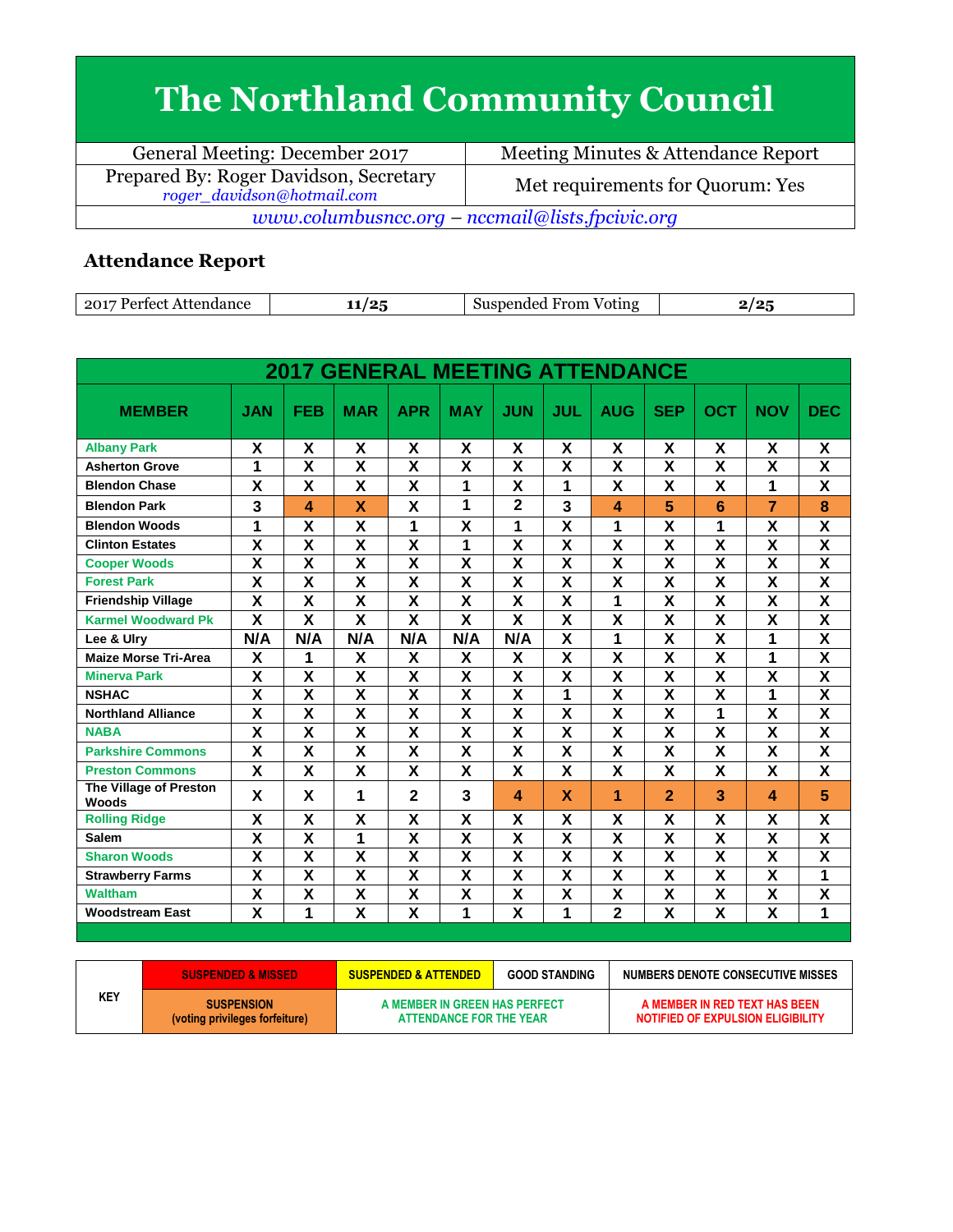| <b>Roll Call</b>                                                                  | Roll was taken. See above chart for details.                                                                                                                                                                                                                                                                                                                                                                                                                                                                                                                                                                                                                                                                                                                                                                         |  |  |  |
|-----------------------------------------------------------------------------------|----------------------------------------------------------------------------------------------------------------------------------------------------------------------------------------------------------------------------------------------------------------------------------------------------------------------------------------------------------------------------------------------------------------------------------------------------------------------------------------------------------------------------------------------------------------------------------------------------------------------------------------------------------------------------------------------------------------------------------------------------------------------------------------------------------------------|--|--|--|
|                                                                                   | <b>Liaison Reports</b>                                                                                                                                                                                                                                                                                                                                                                                                                                                                                                                                                                                                                                                                                                                                                                                               |  |  |  |
| <b>Columbus Fire Department</b>                                                   | No report<br>$\bullet$                                                                                                                                                                                                                                                                                                                                                                                                                                                                                                                                                                                                                                                                                                                                                                                               |  |  |  |
| Station 24                                                                        |                                                                                                                                                                                                                                                                                                                                                                                                                                                                                                                                                                                                                                                                                                                                                                                                                      |  |  |  |
| <b>Columbus Police Department</b><br>Officer Scott Clinger                        |                                                                                                                                                                                                                                                                                                                                                                                                                                                                                                                                                                                                                                                                                                                                                                                                                      |  |  |  |
| <b>Officer Larry Geis</b>                                                         | New 6th precinct liaison, Officer Eric Jones, was in<br>attendance.                                                                                                                                                                                                                                                                                                                                                                                                                                                                                                                                                                                                                                                                                                                                                  |  |  |  |
| Officer Eric Jones                                                                |                                                                                                                                                                                                                                                                                                                                                                                                                                                                                                                                                                                                                                                                                                                                                                                                                      |  |  |  |
| <b>City Attorney's Office</b>                                                     |                                                                                                                                                                                                                                                                                                                                                                                                                                                                                                                                                                                                                                                                                                                                                                                                                      |  |  |  |
| <b>Bill Sperlazza</b>                                                             | No report<br>$\bullet$                                                                                                                                                                                                                                                                                                                                                                                                                                                                                                                                                                                                                                                                                                                                                                                               |  |  |  |
| <b>City of Columbus Community Liaison</b>                                         | No report<br>$\bullet$                                                                                                                                                                                                                                                                                                                                                                                                                                                                                                                                                                                                                                                                                                                                                                                               |  |  |  |
| Chris Suel                                                                        |                                                                                                                                                                                                                                                                                                                                                                                                                                                                                                                                                                                                                                                                                                                                                                                                                      |  |  |  |
| <b>FACT &amp; Consider Biking</b>                                                 | No report<br>٠                                                                                                                                                                                                                                                                                                                                                                                                                                                                                                                                                                                                                                                                                                                                                                                                       |  |  |  |
| David Roseman                                                                     |                                                                                                                                                                                                                                                                                                                                                                                                                                                                                                                                                                                                                                                                                                                                                                                                                      |  |  |  |
| <b>Columbus Public Library Liaison</b><br>Keith Hanson (Karl Road Branch Manager) | No report<br>$\bullet$                                                                                                                                                                                                                                                                                                                                                                                                                                                                                                                                                                                                                                                                                                                                                                                               |  |  |  |
| <b>Northland Area Business Association</b>                                        |                                                                                                                                                                                                                                                                                                                                                                                                                                                                                                                                                                                                                                                                                                                                                                                                                      |  |  |  |
| Dave Cooper                                                                       | No report<br>$\bullet$                                                                                                                                                                                                                                                                                                                                                                                                                                                                                                                                                                                                                                                                                                                                                                                               |  |  |  |
|                                                                                   | <b>Selected Discussions</b>                                                                                                                                                                                                                                                                                                                                                                                                                                                                                                                                                                                                                                                                                                                                                                                          |  |  |  |
| <b>Round Table Discussion</b>                                                     | No report<br>$\bullet$                                                                                                                                                                                                                                                                                                                                                                                                                                                                                                                                                                                                                                                                                                                                                                                               |  |  |  |
|                                                                                   |                                                                                                                                                                                                                                                                                                                                                                                                                                                                                                                                                                                                                                                                                                                                                                                                                      |  |  |  |
| <b>Treasurer</b>                                                                  | <b>NCC Officer Reports</b>                                                                                                                                                                                                                                                                                                                                                                                                                                                                                                                                                                                                                                                                                                                                                                                           |  |  |  |
| <b>Felix Quachey</b>                                                              | No report<br>٠                                                                                                                                                                                                                                                                                                                                                                                                                                                                                                                                                                                                                                                                                                                                                                                                       |  |  |  |
| <b>Secretary</b>                                                                  |                                                                                                                                                                                                                                                                                                                                                                                                                                                                                                                                                                                                                                                                                                                                                                                                                      |  |  |  |
| Roger Davidson                                                                    | No report<br>$\bullet$                                                                                                                                                                                                                                                                                                                                                                                                                                                                                                                                                                                                                                                                                                                                                                                               |  |  |  |
| <b>Vice President</b><br>Alicia Ward                                              | Date has been set for the awards banquet, it will be held on<br>$\bullet$<br>April 19th at Little Turtle again. Please go back to your civic<br>meetings and start thinking about your award volunteers, we<br>are going to need those names in February.                                                                                                                                                                                                                                                                                                                                                                                                                                                                                                                                                            |  |  |  |
| <b>President</b><br><b>Emmanuel Remy</b>                                          | On his way to the meeting, Emmanuel reflected upon how<br>$\bullet$<br>much he enjoys the meetings in August and December<br>because of the opportunity to put aside the things we deal<br>with on a day to day basis and enjoy each other's company.<br>Great to see spouses, kids and all the family members in<br>attendance since they make the real sacrifices while we are<br>away from home.<br>Thanks to the NCC officers, as well as thanks to all the<br>٠<br>representatives.<br>Thanks to our police liaisons. The relationship that we have<br>$\bullet$<br>with our police liaisons and city attorney's office is a strong<br>partnership that has led to hotel's being shut down,<br>legislation being changed, with all of us working together to<br>improve the community. It really is incredible! |  |  |  |
|                                                                                   | <b>NCC Committee Reports</b>                                                                                                                                                                                                                                                                                                                                                                                                                                                                                                                                                                                                                                                                                                                                                                                         |  |  |  |
| <b>Nominating Committee</b>                                                       | No report<br>$\bullet$                                                                                                                                                                                                                                                                                                                                                                                                                                                                                                                                                                                                                                                                                                                                                                                               |  |  |  |
| <b>Banquet Committee</b>                                                          | No report<br>$\bullet$                                                                                                                                                                                                                                                                                                                                                                                                                                                                                                                                                                                                                                                                                                                                                                                               |  |  |  |
| <b>Independence Day Parade Committee</b><br>Web site is northlandparade.org       | No report<br>$\bullet$                                                                                                                                                                                                                                                                                                                                                                                                                                                                                                                                                                                                                                                                                                                                                                                               |  |  |  |
| <b>Development Committee</b><br>Dave Paul, Chair                                  | No report<br>$\bullet$                                                                                                                                                                                                                                                                                                                                                                                                                                                                                                                                                                                                                                                                                                                                                                                               |  |  |  |
| <b>Graphics and Code Task Force</b><br>Bill Logan, Coordinator                    | No report<br>$\bullet$                                                                                                                                                                                                                                                                                                                                                                                                                                                                                                                                                                                                                                                                                                                                                                                               |  |  |  |
|                                                                                   | <b>Additional Discussions</b>                                                                                                                                                                                                                                                                                                                                                                                                                                                                                                                                                                                                                                                                                                                                                                                        |  |  |  |
| <b>Other Old Business</b>                                                         | No report<br>$\bullet$                                                                                                                                                                                                                                                                                                                                                                                                                                                                                                                                                                                                                                                                                                                                                                                               |  |  |  |
| <b>Other New Business</b>                                                         | No report<br>$\bullet$                                                                                                                                                                                                                                                                                                                                                                                                                                                                                                                                                                                                                                                                                                                                                                                               |  |  |  |